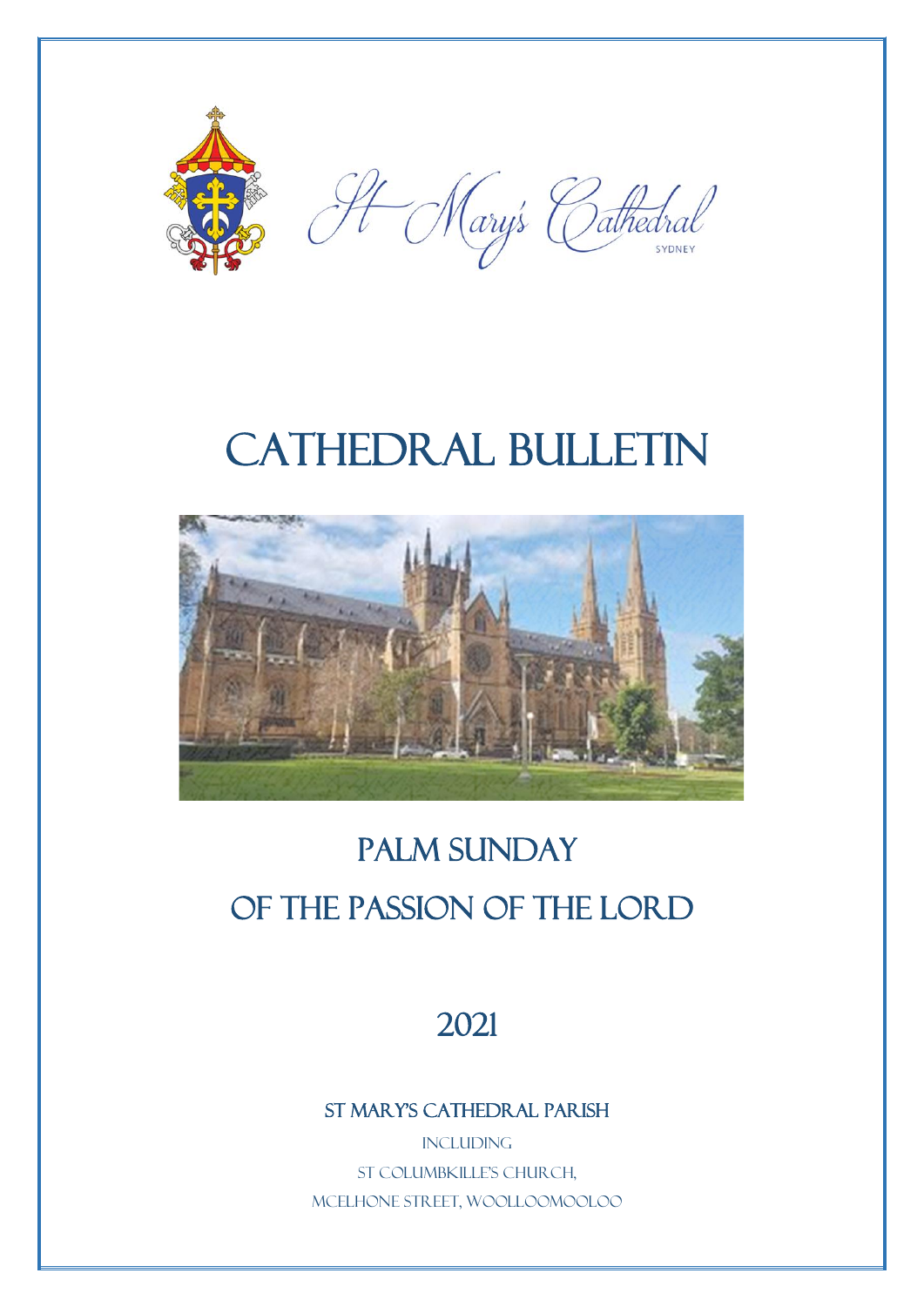### UPCOMING LITURGIES AND EVENTS

## **March - April 2021 (regular Mass schedule )**

| HOLY WEEK      |                                                                                                                                                   |                              | 27<br>Saturday                 | 28 Sunday<br><b>PALM</b><br><b>SUNDAY</b><br>10:15am START for<br>Solemn Procession.<br>Please congregate<br>outside the<br><b>Cathedral Office</b><br>under the<br>Jacaranda Tree | 29<br>Monday                             | 30<br><b>Tuesday</b> |
|----------------|---------------------------------------------------------------------------------------------------------------------------------------------------|------------------------------|--------------------------------|------------------------------------------------------------------------------------------------------------------------------------------------------------------------------------|------------------------------------------|----------------------|
| 31             | 1 April                                                                                                                                           | $\overline{2}$               | $\overline{3}$                 | $\overline{4}$                                                                                                                                                                     | 5                                        | 6                    |
| Wednesday      | <b>Thursday</b>                                                                                                                                   | Friday                       | Saturday                       | Sunday                                                                                                                                                                             | Monday                                   | Tuesday              |
|                | <b>MAUNDY</b><br><b>THURSDAY</b>                                                                                                                  | <b>GOOD</b><br><b>FRIDAY</b> | <b>HOLY</b><br><b>SATURDAY</b> | <b>EASTER</b><br><b>SUNDAY</b>                                                                                                                                                     | <b>EASTER</b><br><b>MONDAY</b><br>Public |                      |
|                |                                                                                                                                                   |                              |                                |                                                                                                                                                                                    | Holiday:<br>9am Mass                     |                      |
| $\overline{7}$ | 8                                                                                                                                                 | 9                            | 10                             | 11                                                                                                                                                                                 | 12                                       | 13                   |
| Wednesday      | <b>Thursday</b>                                                                                                                                   | Friday                       | Saturday                       | Sunday                                                                                                                                                                             | Monday                                   | Tuesday              |
|                | <b>CITY</b><br><b>COMPASS</b><br>6:30pm<br>Catechesis and<br>Adoration for<br>Catholic Young<br>Professionals &<br>Adults18-40                    |                              |                                | ကြီး                                                                                                                                                                               |                                          |                      |
| 14             | 15                                                                                                                                                | 16                           | 17                             | 18                                                                                                                                                                                 | 19                                       | 20                   |
| Wednesday      | <b>Thursday</b><br><b>CITY</b><br><b>COMPASS</b><br>6:30pm<br>Catechesis and<br>Adoration for<br>Catholic Young<br>Professionals &<br>Adults18-40 | Friday                       | Saturday                       | Sunday                                                                                                                                                                             | Monday                                   | <b>Tuesday</b>       |
| 21             | 22                                                                                                                                                | 23                           | 24                             | 25                                                                                                                                                                                 | 26                                       | 27                   |
| Wednesday      | <b>Thursday</b><br><b>CITY</b><br><b>COMPASS</b><br>6:30pm<br>Catechesis and<br>Adoration for<br>Catholic Young<br>Professionals &<br>Adults18-40 | Friday                       | Saturday                       | Sunday                                                                                                                                                                             | Monday                                   | <b>Tuesday</b>       |
| 28             | 29                                                                                                                                                | 30                           | $\mathbf{1}$                   | $\overline{2}$                                                                                                                                                                     | $\overline{\mathbf{3}}$                  | $\boldsymbol{4}$     |
| Wednesday      | <b>Thursday</b><br><b>CITY</b><br><b>COMPASS</b><br>6:30pm<br>Catechesis and<br>Adoration for<br>Catholic Young<br>Professionals &<br>Adults18-40 | Friday                       | Saturday                       | Sunday                                                                                                                                                                             | Monday                                   | <b>Tuesday</b>       |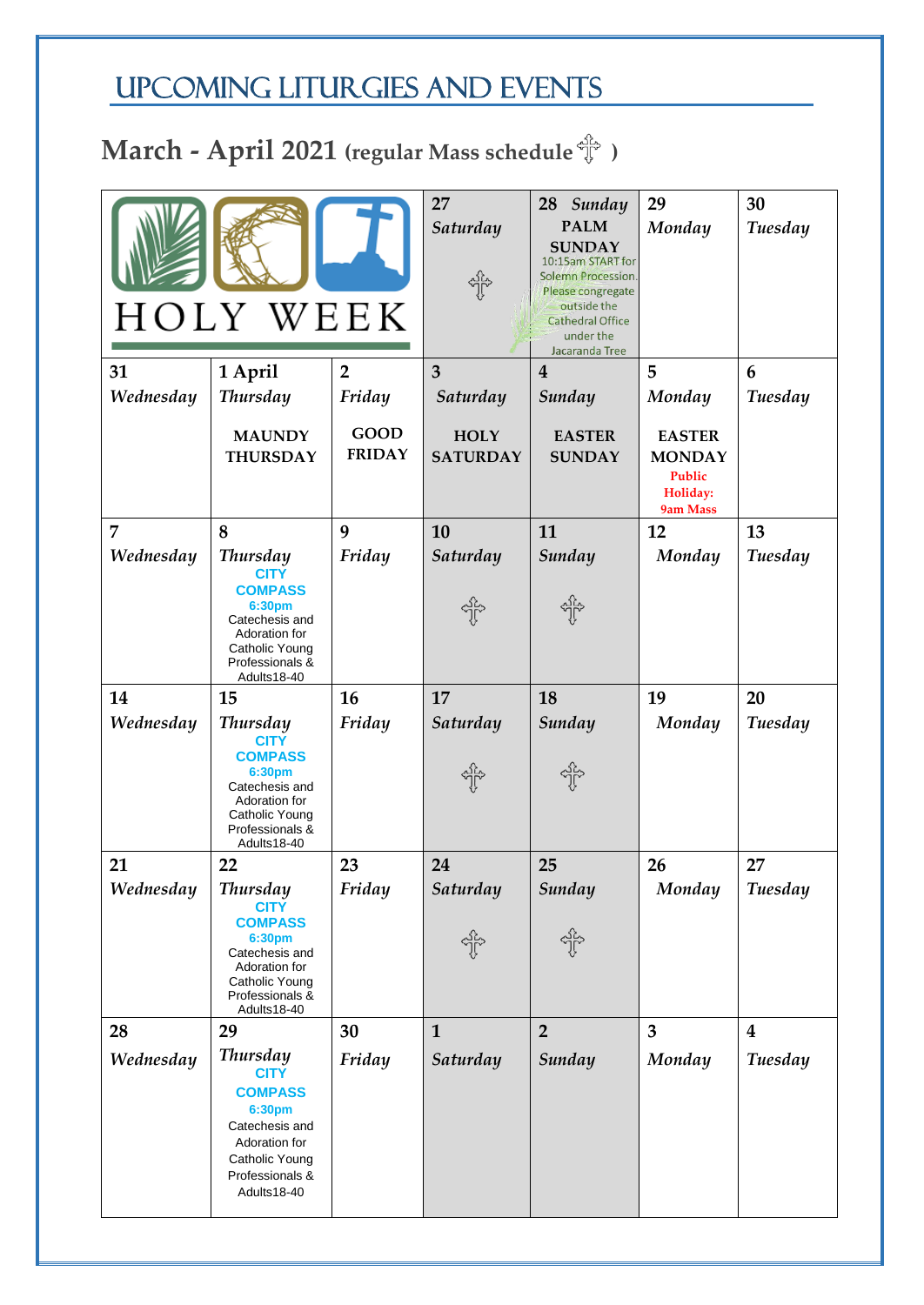### WORD FROM THE DEAN



Dear Cathedral Parishioners and Visitors,

Thanks be to God, restrictions on congregational singing on "public health" grounds are being lifted! Just in time for Easter! The government's prohibition on congregational singing was intended to protect the community from the spread of Covid-19, and so it was good to keep that rule…up to a point. It was tolerable for a while, but unless such a rule is an urgent and proportionate response to a clear and present danger, it is an unwanted and unwarranted intrusion into the Church's inner life of divine worship and prayer.

Can we celebrate Mass and the sacraments without singing? Yes, of course we can, and we regularly do.

Should we celebrate the liturgy without singing? Not too often. We should sing whenever we reasonably can.

The Catholic approach is that we participate more fully in the sacred mysteries when we sing. And it is not that we sing the music "at" Mass – hymns that are tacked onto the Mass – but that we should sing the music "of" the Mass, that is, the dialogues between ministers and people and the parts of the Mass where we all give voice to the great prayer of the whole Church. It is not that everyone has to sing everything. Cantors, choirs, clergy and assembly all have their place. And it is not that we have to sing at every Mass. But a full and proper celebration of the liturgy absolutely requires that we all sing. Singing is integral to liturgy.

The General Instruction of the Roman Missal expresses it like this:

#### The Importance of Singing

39. The Christian faithful who come together as one in expectation of the Lord's coming are instructed by the Apostle Paul to sing together Psalms, hymns, and spiritual canticles (cf. *Col* 3:16). Singing is the sign of the heart's joy (cf. *Acts* 2:46). Thus St. Augustine says rightly, 'Singing is for one who loves',<sup>48</sup> and there is also an ancient proverb: 'Whoever sings well prays twice over'.